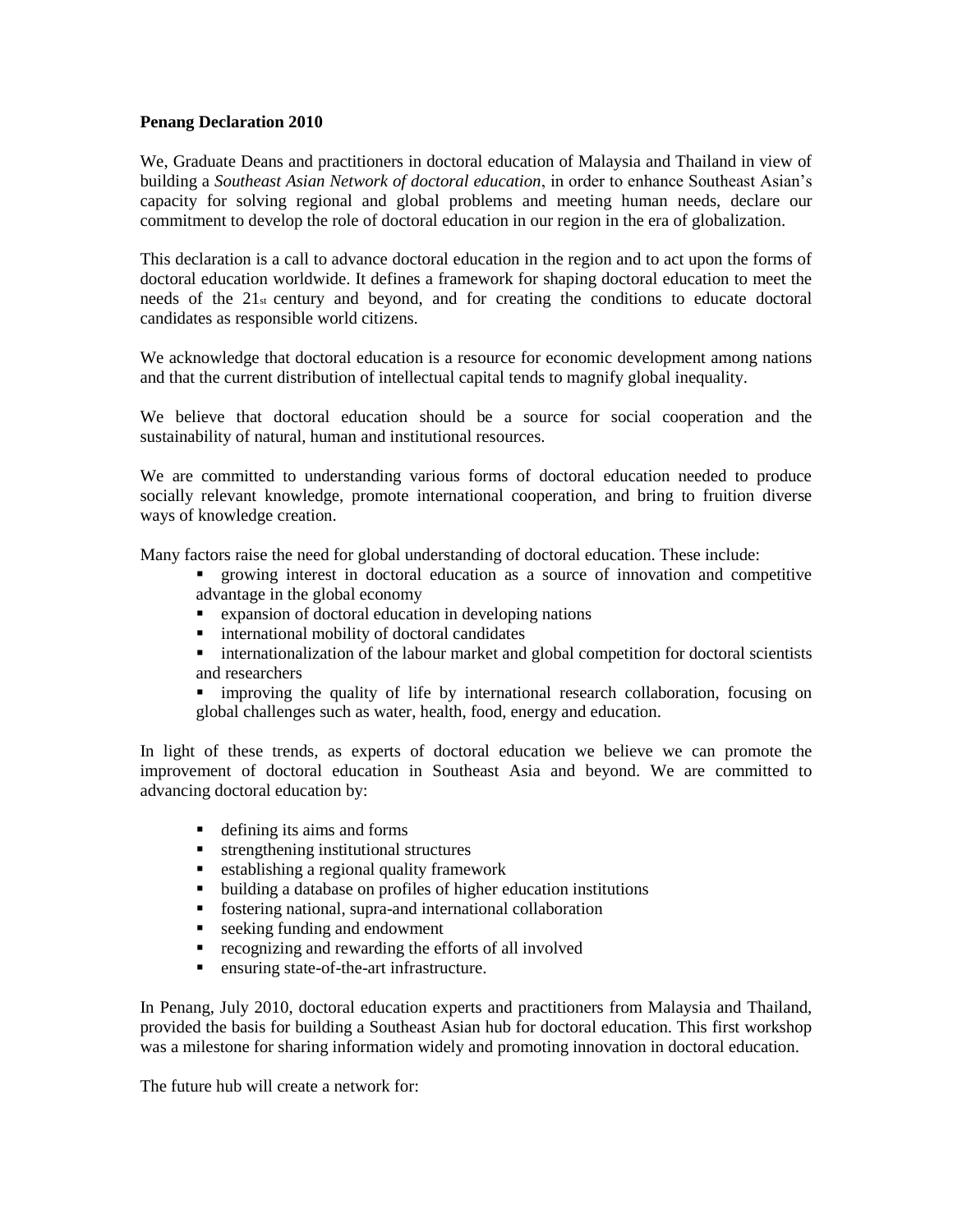### Collaboration in

- research
- consultancy
- supervision
- staff/student mobility
- joint programmes

#### Sharing of

- resources
- expertise
- information
- effective practices

### Initiating

- a student mobility framework
- an ASEAN quality framework
- international linkages with other networks

## Sourcing of funds for

- endowment
- internship
- scholarship
- research grants
- post-doctoral positions

Increasing the scope of participation.

The strength of the hub will be developed accordingly.

This *Declaration* is the result of a comprehensive effort to assess doctoral education as a critical force in responding to and shaping trends in doctoral education in Southeast Asia.

# WORKSHOP PARTICIPANTS

Prof. Dr. Roshada Hashim Dean, Institute of Postgraduate Studies Universiti Sains Malaysia

Assoc. Prof. Dr. Abdul Rahman Othman Deputy Dean, Institute of Postgraduate Studies Universiti Sains Malaysia

Assoc. Prof. Dr. Othman Sulaiman Deputy Dean, Institute of Postgraduate Studies Universiti Sains Malaysia

Prof. Datin Dr. Hasnah Haron Dean, Graduate School of Business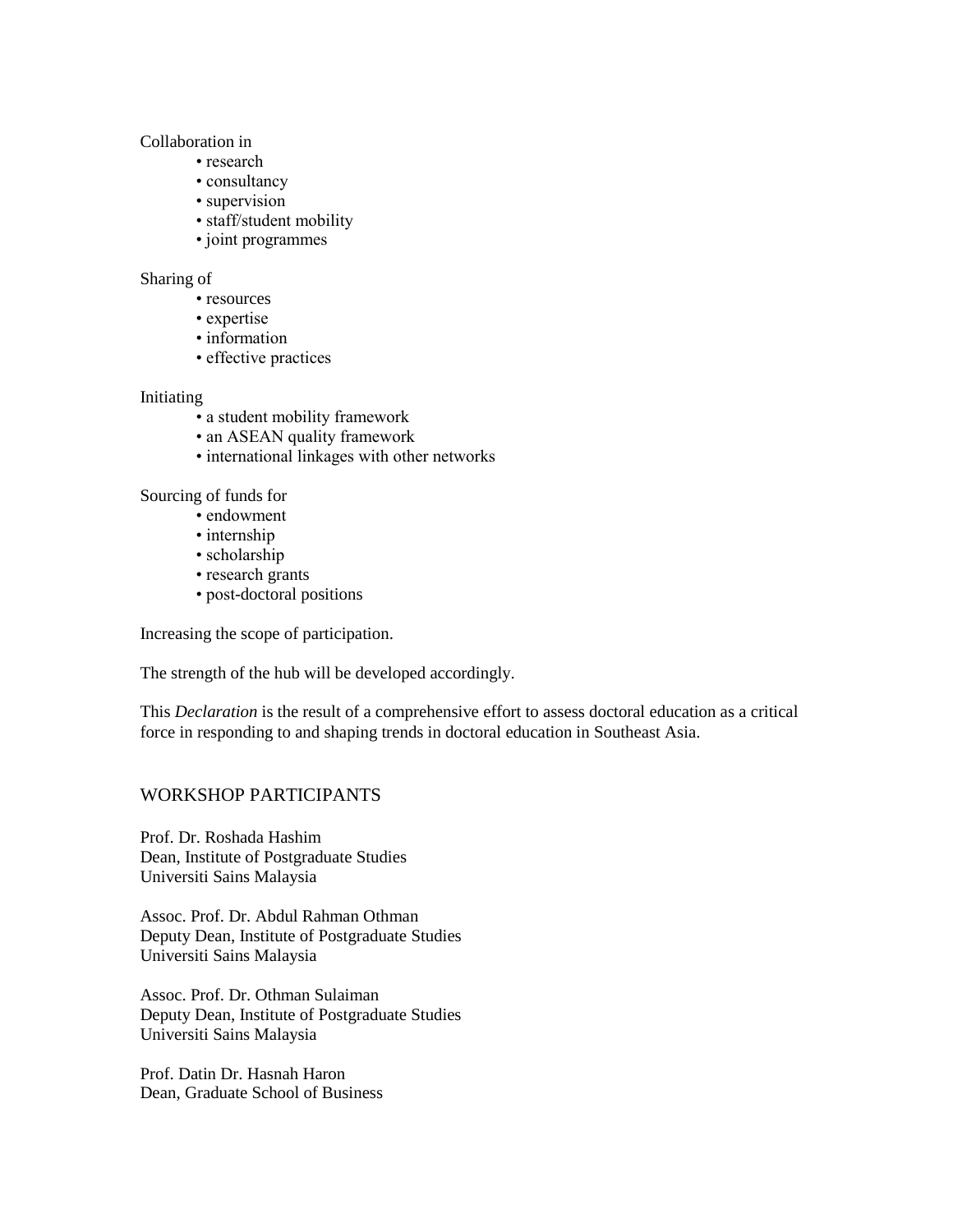Universiti Sains Malaysia

Mr. Subramaniam a/l Krishnasamy Senior Principal Assistant Director Academic Management Development Division Department of Higher Education, MOHE

Prof. Rose Alinda Alias Dean, School of Graduate Studies Universiti Teknologi Malaysia

Prof. Datin Norhanom Abdul Wahab Institute of Graduate Studies Universiti Kebangsaan Malaysia

Assoc. Prof. Dr. Norjaya Mohd Yasin Head, Doctoral Program Universiti Kebangsaan Malaysia

Prof. Dr. Hasanah Mohd Ghazali Dean, School of Graduate Studies Universiti Putra Malaysia

Prof. Dr. Zainal Abidin Mohamed Dean, Graduate School of Management Universiti Kebangsaan Malaysia

Prof. Dr. Zubaidah Zainal Abidin Dean, Institute of Graduate Studies Universiti Teknologi MARA

Assoc. Prof. Dr. Hassamuddeen Abd. Aziz Dean, Centre of Postgraduate Studies Universiti Islam Antarabangsa Assoc. Prof. Dr. Datin Mariam Abd. Latip Dean, Centre of Postgraduate Studies Universiti Malaysia Sabah

Prof. Dr. Ramlee Mustapha Dean, Institute of Graduate Studies Universiti Pendidikan Sultan Idris

Prof. Dr. Bachok M. Taib Dean, Center for Graduate Studies Universiti Sains Islam Malaysia

Dr. Juriffah Ariffin

Deputy Dean, Graduate School Universiti Malaysia Terengganu